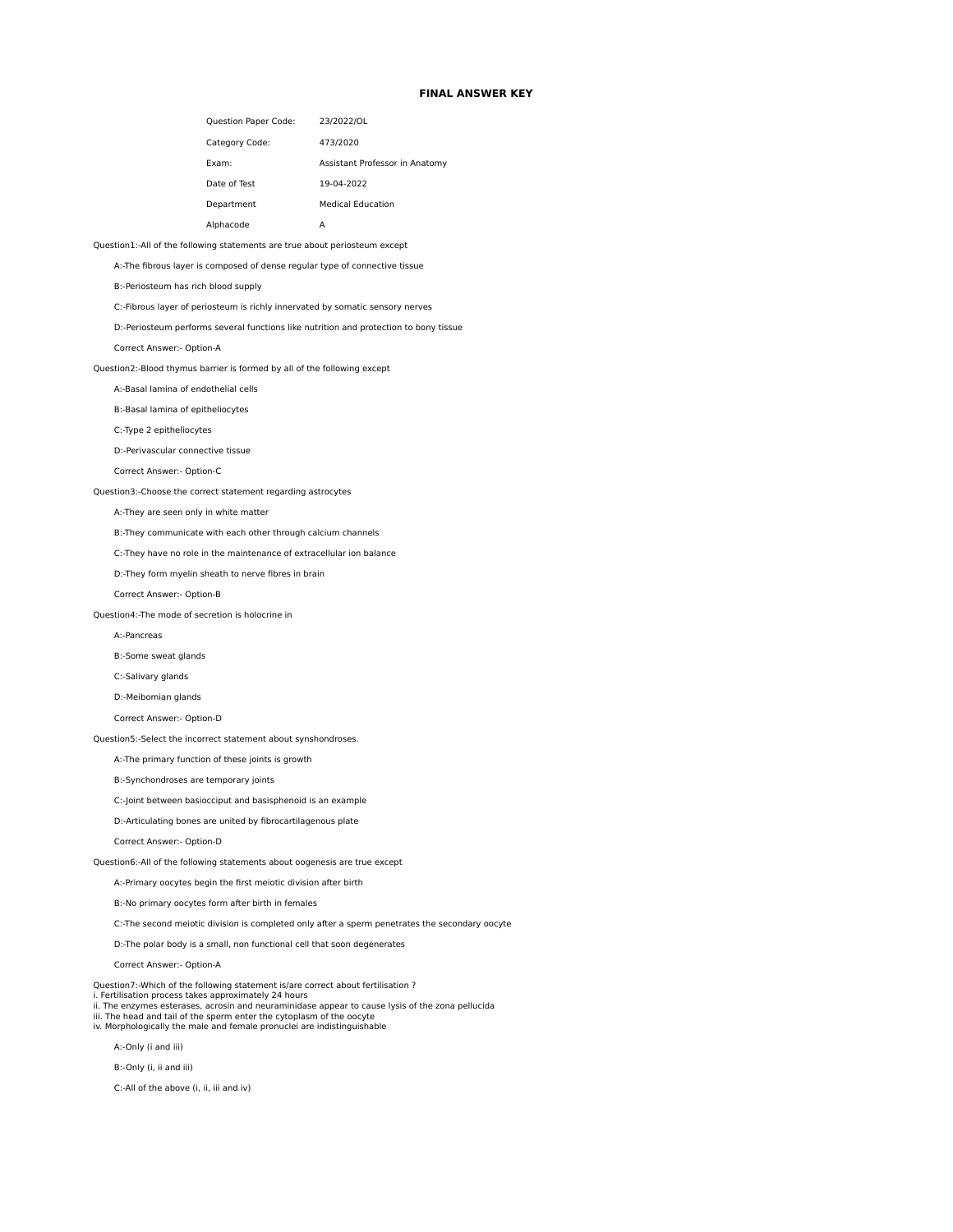D:-Only (iii)

Correct Answer:- Option-C

Question8:-All of the following statements about primitive streak are true except

- A:-The first sign of gastrulation is the appearance of primitive streak
- B:-Primitive streak actively forms mesoderm until the end of fourth week
- C:-Primitive streak results from proliferation and movement of cells of epiblast to the median plane of embryonic disc
- D:-Primitive streak disappears by the end of fourth week of embryonic life
- Correct Answer:- Option-B

Question9:-Which of the following statement is/are correct about somites ? i. Somites give rise to the adjacent epidermis of skin ii. Formation of somites involves the expression of Hox genes iii. By the end of fifth week, 42 to 44 pairs of somites are present iv. Craniocaudal segmental pattern of the somites is regulated by the Delta-Notch signaling system

A:-Only (ii, iii and iv)

B:-All of the above (i, ii, iii and iv)

- C:-Only (ii and iii)
- D:-Only (i, ii and iii)
- Correct Answer:- Option-A

Question10:-Which of the following is not a neural crest derivative ?

- A:-Melanocytes in skin
- B:-Cells of anterior pituitary
- C:-Odontoblasts
- D:-Satellite cells
- Correct Answer:- Option-B

Question11:-Select the incorrect statement regarding twinning

A:-Approximately two thirds of twins are dizygotic

B:-Incidence of monozygotic twinning is approximately the same in all populations

C:-Dizygotic twins always have two amnions and two chorions

D:-Twin transfusion syndrome occurs in as many as 50% of monochorionic-diamniotic monozygous twins

Correct Answer:- Option-D

Question12:-Which of the following statements is not true about allantois ?

- A:-Allantois appears as a diverticulum from the caudal wall of the umbilical vesicle
- B:-It's blood vessels persist as the umbilical vein and arteries
- C:-Extraembryonic part of the allantois degenerates during the fourth month
- D:-Blood formation occurs in the wall of allantois during the third to fifth weeks of embryonic life

Correct Answer:- Option-C

- Question13:-The protein hormones synthesised by the placenta are all except
	- A:-hCG
	- B:-Progesterone
	- C:-Human chorionic thyrotropin
	- D:-Human placental lactogen
	- Correct Answer:- Option-B

Question14:-Which of the following paranmeters in triple test indicate the probability of Down syndrome ?

- A:-Increase in alphafetoprotein
- B:-Increase in unconjugated estriol
- C:-Increase in human chorionic gonadotropin
- D:-Increase in inhibin A
- Correct Answer:- Option-C
- Question15:-Which of the following diseases is transmitted by autosomal recessive mode ?
	- A:-Phenylketonuria
	- B:-Red green color blindness
	- C:-G6PD deficiency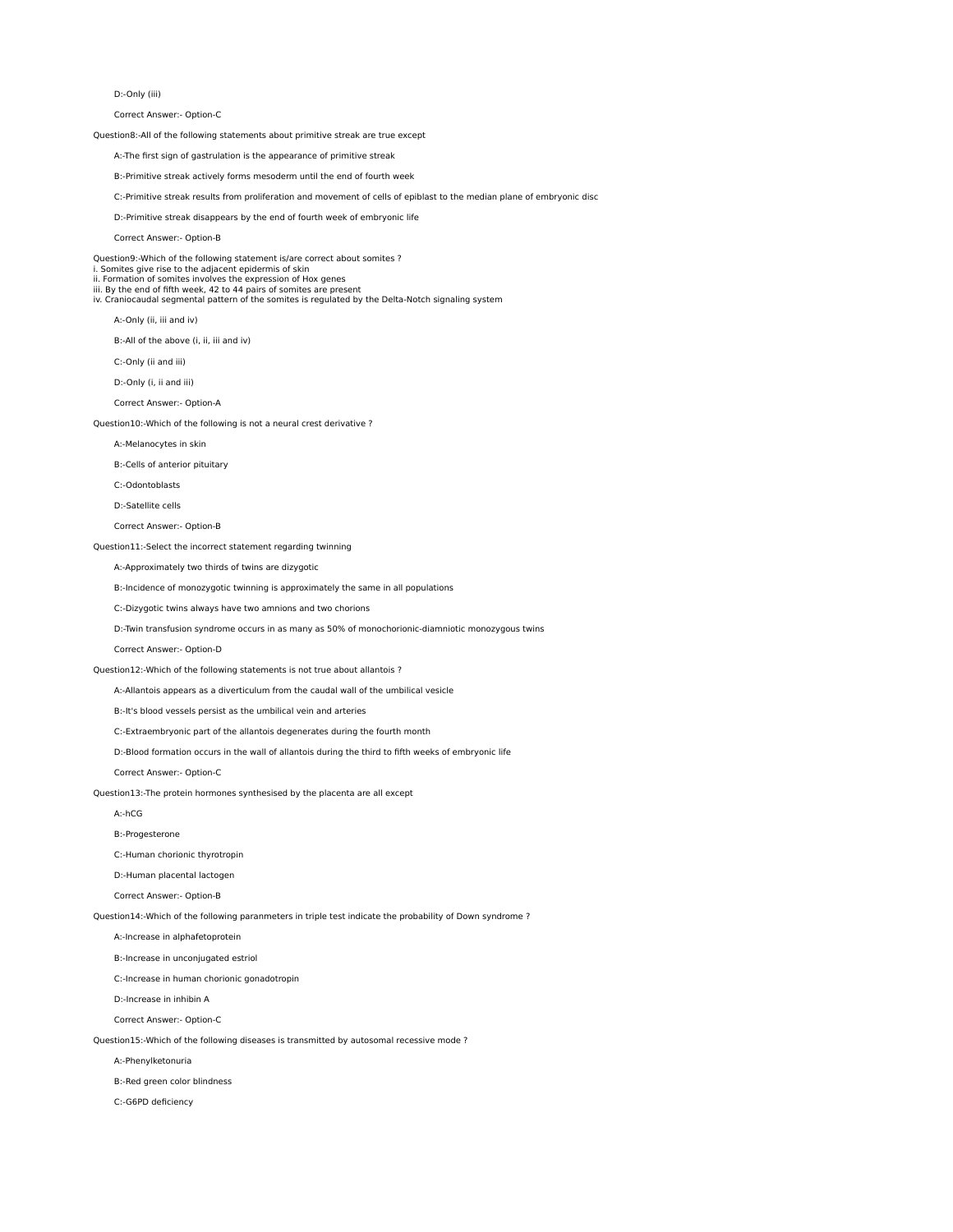D:-Neurofibromatosis

Correct Answer:- Option-A

Question16:-All of the following statements regarding median cubital vein are true except

A:-It passes upwards and medially from cephalic to basilic vein

B:-It lies in front of bicipital aponeurosis

C:-It usually lies between lateral and medial cutaneous nerves of forearm

D:-It usually does not communicate with deep veins of the forearm

Correct Answer:- Option-D

# Question17:-Palmaris brevis is supplied by

A:-Superficial terminal branch of ulnar nerve

B:-Palmar cutaneous branch of ulnar nerve

C:-Deep terminal branch of ulnar nerve

D:-Recurrent branch of median nerve

Correct Answer:- Option-A

## Question18:-Select the correct statement regarding Abductor pollicis longus

A:-It is attached to the distal phalanx of the thumb

B:-It is an abductor and extensor of the thumb

C:-It is supplied by anterior interosseus nerve

D:-It's origin is from radius and interosseus membrane only

Correct Answer:- Option-B

Question19:-The lymphatics from the thumb and index finger drain into

### A:-Supratrochlear lymph nodes

B:-Lateral group of axillary lymph nodes

C:-Infraclavicular lymph nodes in deltopectoral groove

D:-Anterior group of axillary lymph nodes

Correct Answer:- Option-C

## Question20:-Identify the incorrect statement regarding medial pectoral nerve

A:-It is the first branch of medial cord

B:-The nerve passes forward between axillary artery and vein

C:-It joins with lateral pectoral nerve to form a loop behind the axillary artery

D:-It supplies pectoralis minor and pectoralis major

Correct Answer:- Option-C

Question21:-Radial bursa is the synovial sheath surrounding the tendon of

A:-Flexor carpi radialis

B:-Flexor digitorum profundus

C:-Abductor pollicis longus

D:-Flexor pollicis longus

Correct Answer:- Option-D

Question22:-Anastomosis behind the medial epicondyle of humerus is between the following arteries

A:-Superior ulnar collateral and posterior ulnar recurrent

B:-Superior ulnar collateral and interosseus recurrent

C:-Inferior ulnar collateral and radial recurrent

D:-Inferior ulnar collateral and interosseus recurrent

Correct Answer:- Option-A

Question23:-The following muscles are lateral rotators of shoulder joint except

A:-Posterior fibres of deltoid

B:-Teres major

C:-Teres minor

D:-Infraspinatus

Correct Answer:- Option-B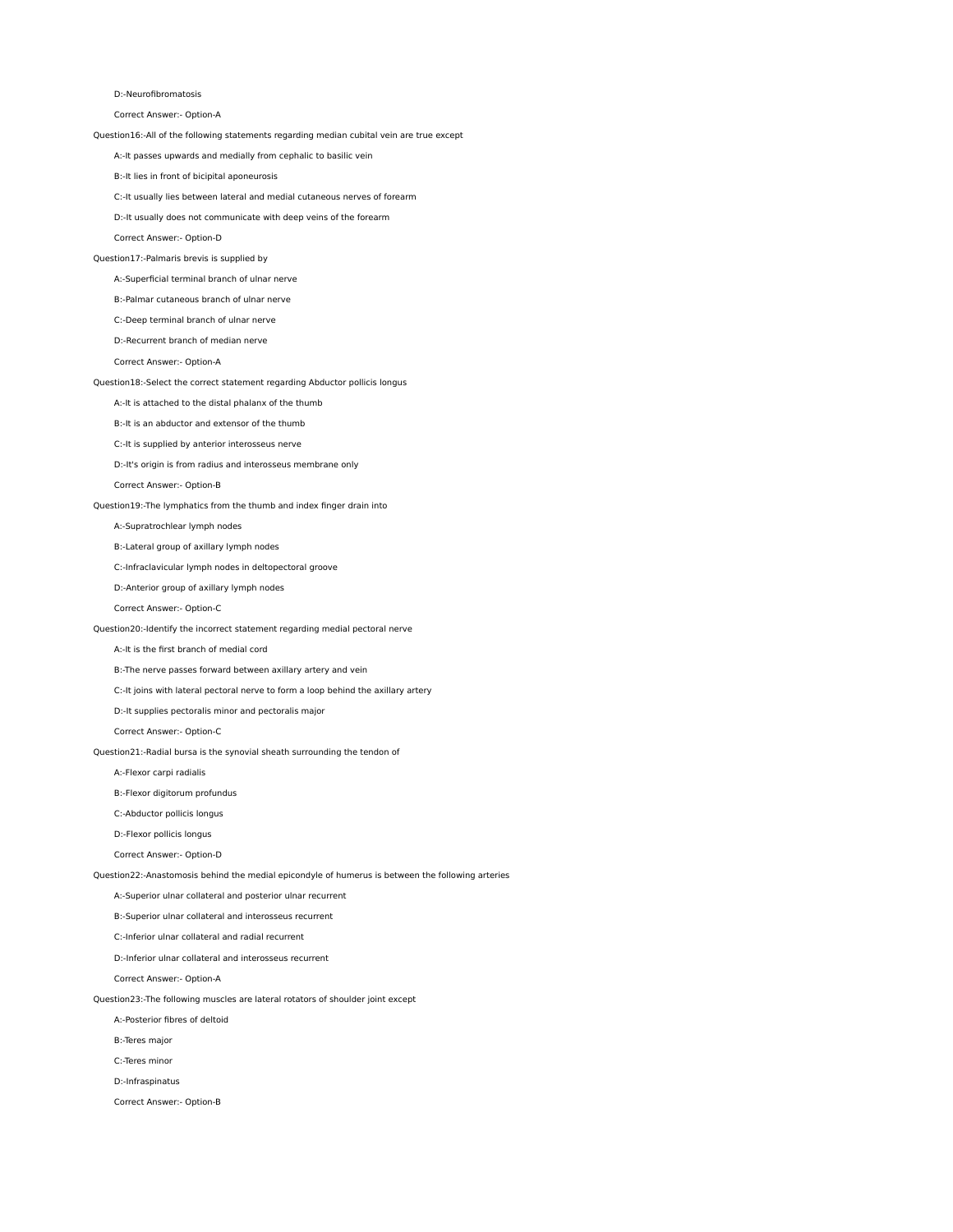Question24:-Select the incorrect statement regarding mammary gland

A:-20% of the parenchymal lymphatics drain into parasternal nodes

B:-Peau d'orange is caused by obstruction of the cutaneous lymphatics

C:-Cutaneous lymphatics do not communicate across the middle line

 D:-Axillary tail of spence is in direct contact with the anterior group of axillary lymph nodes Correct Answer:- Option-C

Question25:-All of the following statement are true regarding extensor retinaculum of hand except

A:-Tendon of extensor carpi ulnaris lies behind the inferior radioulnar joint

B:-Retinaculum is attached laterally to anterior border of radius

C:-Extensor pollicis longus tendon lies just medial to the dorsal tubercle

D:-Extensor carpi radialis longus and brevis occupy the second compartment

Correct Answer:- Option-A

Question26:-Structures passing through the saphenous opening are all except

A:-Superficial epigastric artery

B:-Superficial external pudendal artery

C:-A few branches of medial femoral cutaneous nerve

D:-Femoral branch of genitofemoral nerve

Correct Answer:- Option-D

Question27:-All of the following are branches of dorsalis pedis artery except

A:-Lateral tarsal artery

B:-Medial malleolar artery

C:-Arcuate artery

D:-First dorsal metatarsal artery

Correct Answer:- Option-B

#### Question28:-Nerve to obturator internus arises from

A:-Ventral branches of ventral rami of  $L_5$ ,  $S_1$ ,  $S_2$ 

B:-Ventral branches of ventral rami of  $I_{4}$ ,  $I_{6}$ ,  $S_{1}$ 

C:-Dorsal branches of ventral rami of  $L_5$ ,  $S_1$ ,  $S_2$ 

D:-Dorsal branches of ventral rami of  $L_4$ ,  $L_5$ ,  $S_1$ 

Correct Answer:- Option-A

Question29:-Select the incorrect statement regarding tibialis posterior

A:-It arises from the posterior surface of shaft of tibia and fibula

B:-It is attached mainly to the tuberosity of navicular

C:-It is also attached to base of first metatarsal bone

D:-It acts as invertor and plantar flexor of foot

Correct Answer:- Option-C

Question30:-Select the true statement about anterior cruciate ligament

A:-It is attached to lateral surface of medial condyle of femur

- B:-It is attached to anterior part of intercondylar area of tibia
- C:-It prevents backward displacement of tibial condyles

D:-It is stretched during flexion

Correct Answer:- Option-B

Question31:-Select the incorrect statement regarding perforators

A:-Mid-hunter perforator connects great saphenous vein with femoral vein

B:-Knee perforator connects great saphenous vein with posterior tibial vein

C:-Medial ankle perforators connect great saphenous vein with posterior tibial veins

D:-Lateral ankle perforator connects short saphenous vein with anterior tibial vein

Correct Answer:- Option-D

Question32:-Select the incorrect statement regarding gait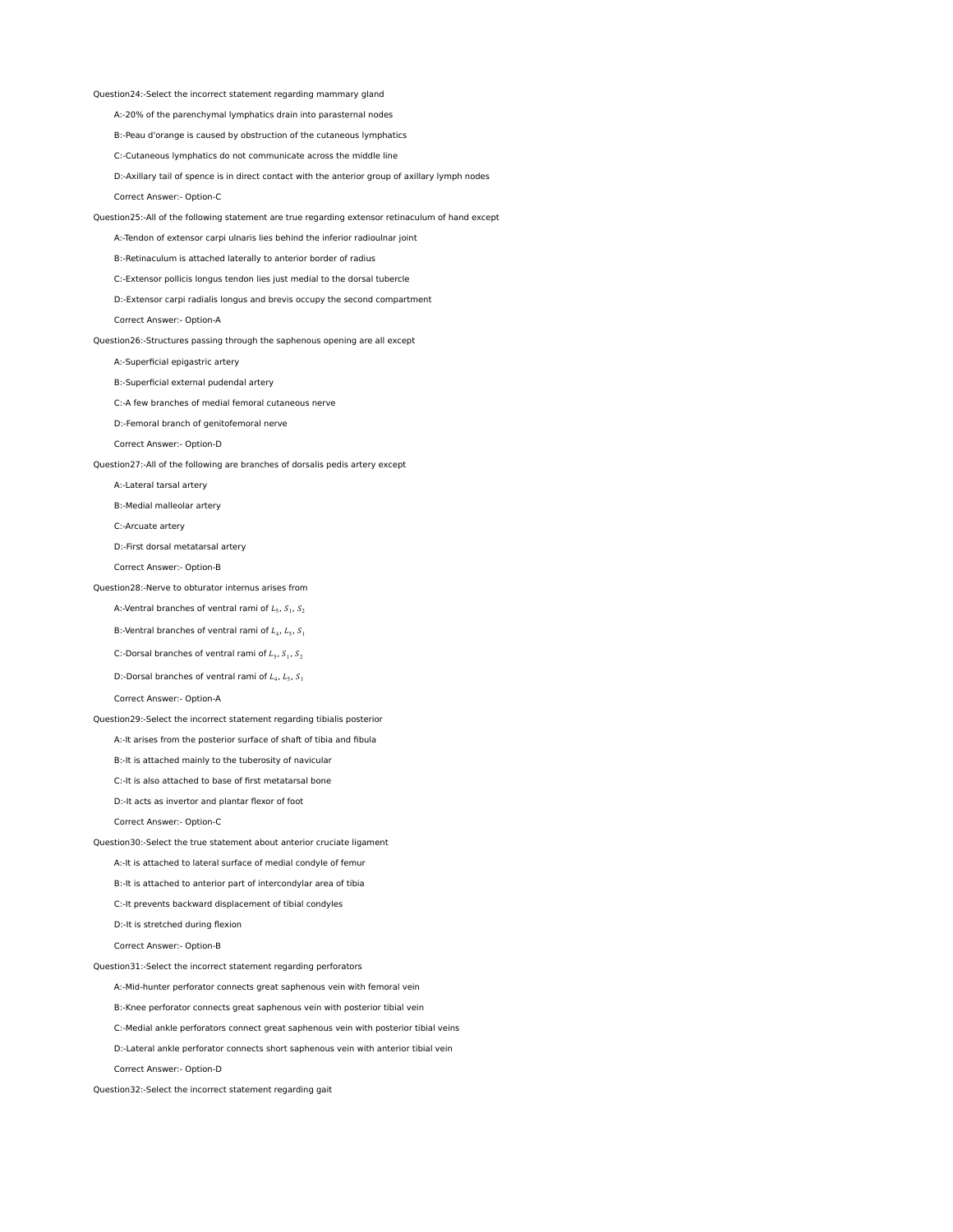A:-The gait cycle consists of one cycle of swing and stance by one limb

B:-The swing phase occupies approximately 60% of walking cycle

C:-The stance phase begins with a heel strike

D:-The invertors and evertors of foot are principal stabilisers of foot during the stance phase

Correct Answer:- Option-B

Question33:-Superficial inguinal lymph nodes receive afferents from all of the following except

- A:-Penis
- B:-Perineum

C:-Testis

D:-Uterus

Correct Answer:- Option-C

Question34:-Which metatarsal is the shortest ?

- A:-First
- B:-Second

C:-Fourth

D:-Fifth

Correct Answer:- Option-A

Question35:-The subsartorial plexus of nerves is formed by twigs from all of the following except

A:-Saphenous nerve

B:-Medial femoral cutaneous nerve

C:-Anterior division of obturator nerve

D:-Posterior division of obturator nerve

Correct Answer:- Option-D

Question36:-Sinus venarum of right atrium develops from

A:-Right horn of sinus venosus

B:-Right half of common atrium

C:-Right half of AV canal

D:-None of the above

Correct Answer:- Option-A

Question37:-Superior venacava pierces the fibrous pericardium opposite the

A:-Right first costal cartilage

B:-Right second costal cartilage

C:-Right second intercostalspace

D:-Right third costal cartilage

Correct Answer:- Option-B

Question38:-Which of the following statements is not true regarding interventricular septum ?

A:-Portion behind the septal leaflet is known as atrioventricular septum

B:-The left branch of the atrioventricular bundle passes through the membranous part of the septum

C:-Membranous part forms a small oval area in the anterosuperior part of the septum

D:-Left coronary artery supplies anterosuperior two thirds of the ventricular septum

Correct Answer:- Option-C

Question39:-Neck of first rib is related anteriorly to all of the following except

A:-Sympathetic trunk

B:-Superior intercostal artery

C:-First posterior intercostal vein

D:-Subclavian artery

Correct Answer:- Option-D

Question40:-Oblique sinus of pericardium is

A:-An intervisceral space

B:-A parietovisceral space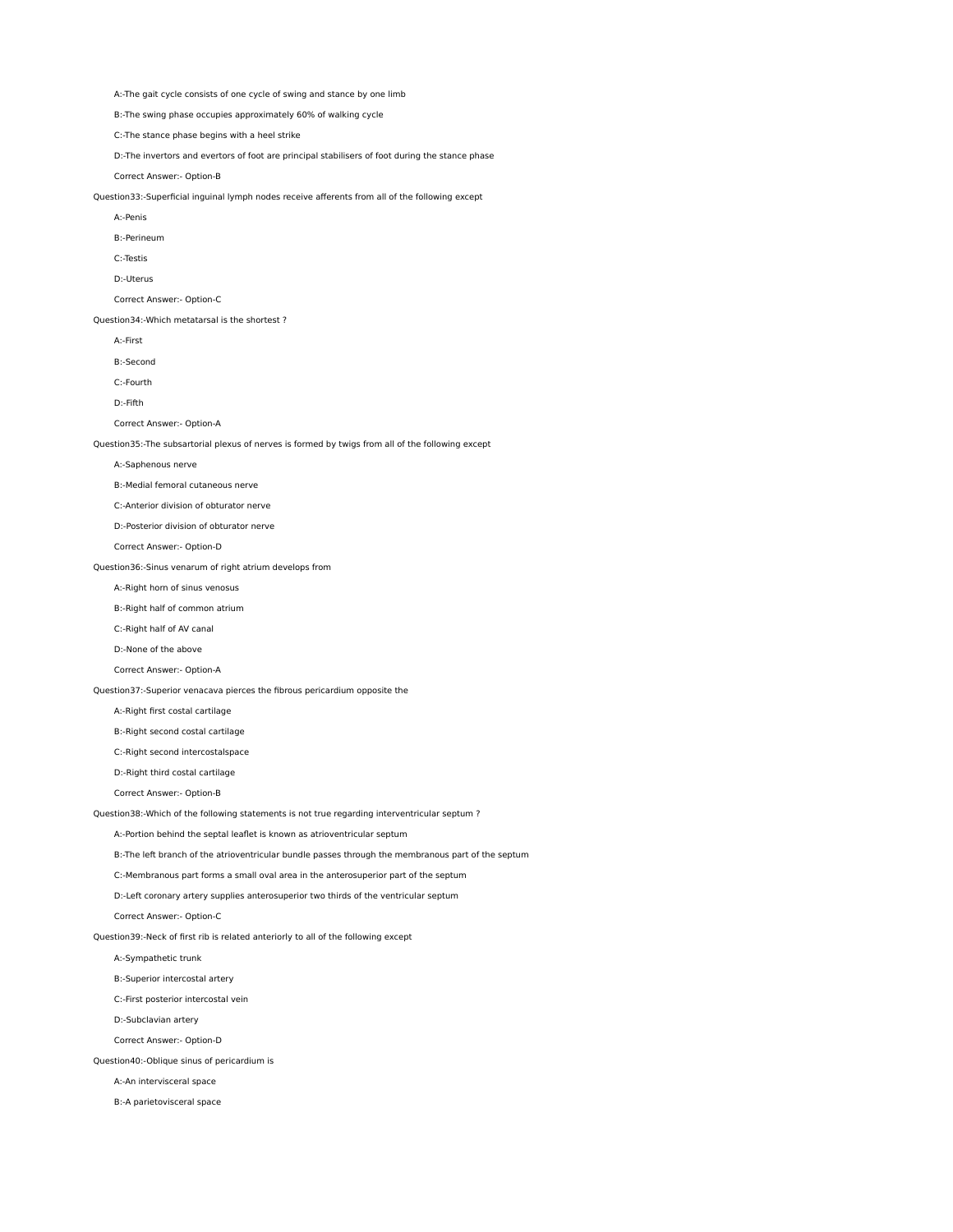C:-An interparietal space

D:-None of the above

Correct Answer:- Option-B

Question41:-Which of the following statements is incorrect regarding thoracic duct ?

A:-At the aortic opening, it is related to aorta on the left side

B:-It passes upwards in the posterior mediastinum behind oesophagus separated by arecess of right pleural sac

C:-At the root of neck, it arches laterally opposite the transverse process of C6

D:-It is guarded by a pair of valves at its termination

Correct Answer:- Option-C

## Question42:-Select the incorrect statement regarding bronchopulmonary segements

A:-Posterior segment of upper lobe is a common site for lung abscess due to aspiration

B:-Tributaries of pulmonary vein are intersegmental in drainage

C:-Aspiration pneumonia most frequently involves the apical segment of lower lobe

D:-Posterior basal segment of lower lobe is the most dependent segment in supine position

Correct Answer:- Option-D

## Question43:-Arch of aorta is crossed anteriorly and to the left by

A:-Superior cervical cardiac branch of left sympathetic trunk

B:-Superior cervical cardiac branch of right vagus

C:-Superior cervical cardiac branch of left recurrent laryngeal nerve

D:-Superior cervical cardiac branch of left vagus

Correct Answer:- Option-A

Question44:-All of the following joints of thoracic wall are plane synovial except

A:-First sternocostal joint

B:-Second sternocostal joint

C:-Seventh sternocostal joint

D:-Interchondral joints

Correct Answer:- Option-A

# Question45:-Ductus caroticus refers to

A:-Right horn of aortic sac between third and fourth arch arteries

B:-Proximal part of third arch artery

C:-Distal part of third arch artery

D:-Segment of dorsal aorta between the third and fourth arch arteries

Correct Answer:- Option-D

Question46:-Thickening and characteristic sun ray appearance of skull bones in plain radiograph is associated with

A:-Multiple myeloma

B:-Thalassemia

C:-Secondary carcinomatous deposits

D:-Paget's disease

Correct Answer:- Option-B

Question47:-In radiological evaluation of hip joint, the line drawn by joining the anterior superior iliac spine and the ischial tuberosity is

A:-Shenton's line

B:-Bryant's line

C:-Nelaton's line

D:-Shoemaker's line

Correct Answer:- Option-C

Question48:-Select the true statement regarding chest Xray PA view

A:-Middle zone of lungs extends from second to fourth costal cartilage

B:-Lower zone of lungs extends from fifth costal cartilage till the base of lungs

C:-Anterior parts of the ribs are better seen

D:-Xrays travel from anterior to posterior side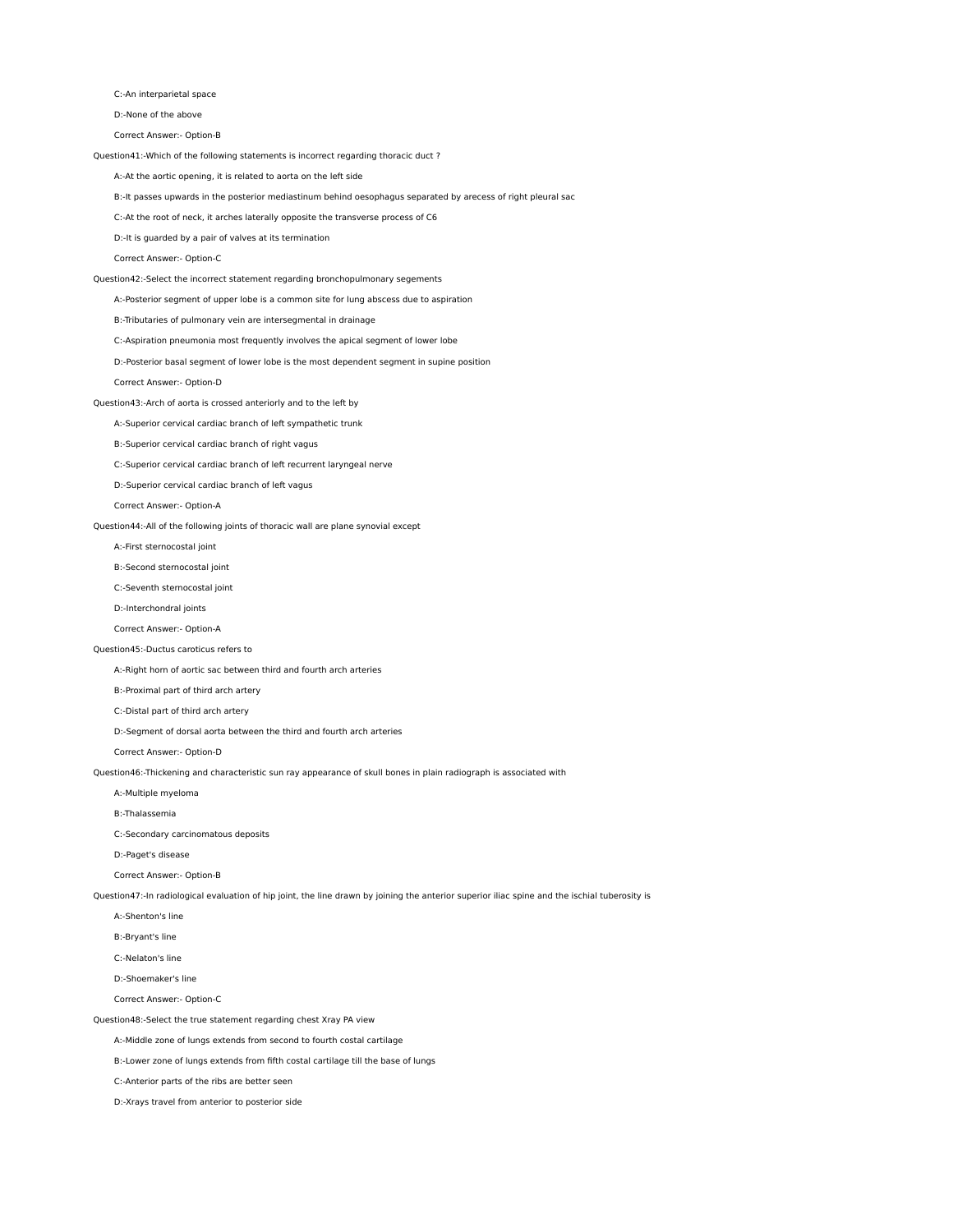Correct Answer:- Option-A

Question49:-Select the incorrect statement regarding MRI.

A:-Moving fluids appear black in  $T_1$  weighted images

B:-MRI is better for tissue differentiation compared to CT Scans

C:-Body is pulsed with radiowaves

D:-Tissues that are high in proton density emit less signals than tissues that are low in proton density

Correct Answer:- Option-D

Question50:-Which of the following statements is true regarding nuclear medicine imaging ?

A:-PET scanning uses cyclotron produced isotopes of extremely short half life

B:-Areas of decreased brain activity will show selective uptake of the injected isotope

C:-SPECT scans require more time and have higher resolution

D:-Images can be viewed in cross sections only

Correct Answer:- Option-A

Question51:-The lesser omentum is attached to the following structures except

A:-First part of duodenum, close to the pylorus

B:-Fissure for ligamentum teres

C:-Fissure for ligamentum venosum

D:-Lips of porta hepatis

Correct Answer:- Option-B

Question52:-The taste sensation from anterior two third of tongue, except circumvallate papillae, is carried by \_\_\_\_\_ nerve.

A:-Chorda tympani

B:-Glossopharyngeal

C:-Internal laryngeal

D:-Lingual

Correct Answer:- Option-A

Question53:-Which of the following function as macrophages of CNS ?

A:-Ependymocytes

B:-Microglial cells

C:-Oligodendrocytes

D:-Protoplasmic astrocytes

Correct Answer:- Option-B

Question54:-Which of the following is a content of deep perineal pouch ?

A:-Bulb of penis

B:-Crura of penis

C:-Ischiocavernosus

D:-Membranous urethra

Correct Answer:- Option-D

Question55:-The nerve forming the afferent limb of corneal reflex is

A:-Lacrimal

B:-Nasociliary

C:-Supraorbital

D:-Temporal branch of facial

Correct Answer:- Option-B

Question56:-Following chemicals are used as clearing agents except

A:-Benzene

B:-Chloroform

C:-Cedar wood oil

D:-Polyethylene glycol

Correct Answer:- Option-D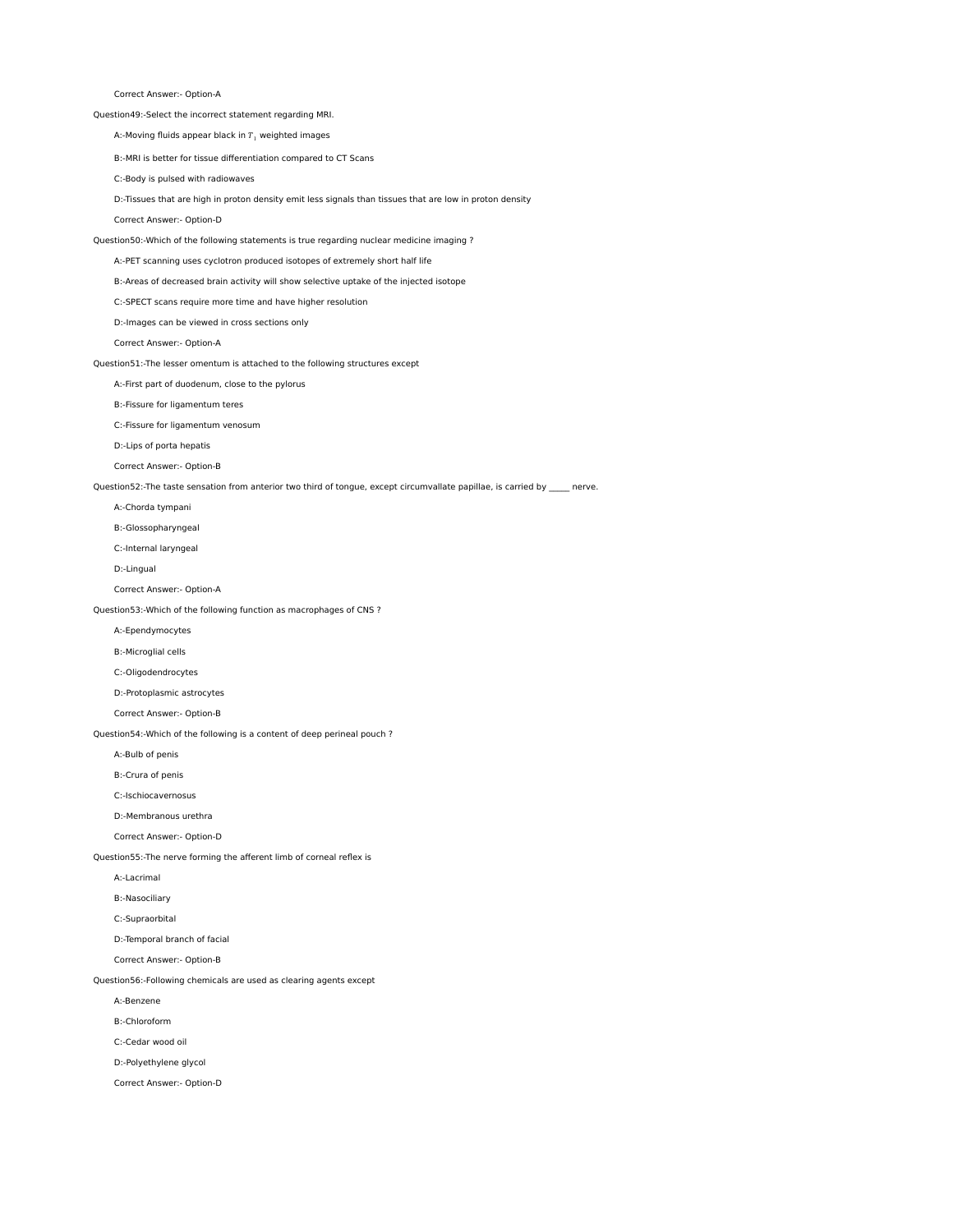Question57:-The most dependant region of peritoneal cavity in supine position is

A:-Hepatorenal pouch

B:-Rectouterine pouch

C:-Rectovesical pouch

D:-Uterovesical pouch

Correct Answer:- Option-A

Question58:-The following nerves are branches of ophthalmic nerve except

A:-External nasal

B:-Infra orbital

C:-Lacrimal

D:-Supratrochlear

Correct Answer:- Option-B

Question59:-Which structure is situated to the right of quadrate lobe of liver ?

A:-Fissure for ligamentum venosum

B:-Fossa for gall bladder

C:-Groove for ligamentum teres

D:-Inferior vena cava

Correct Answer:- Option-B

Question60:-Detachment of retina occurs between

#### A:-Choroid and retina

B:-Layer of rods and cones and external limiting membrane

C:-Layer of optic nerve fibers and internal limiting membrane

D:-Pigment cell layer and layer of rods and cones

Correct Answer:- Option-D

Question61:-The fibers occupying the medial most part of crus cerebri are

A:-Coticonuclear

B:-Corticospinal

C:-Frontopontine

D:-Temporopontine

Correct Answer:- Option-C

Question62:-The true statement regarding the emissary veins is

A:-They are provided with valves

B:-Constant in position and number

C:-Drain into cerebral veins

D:-Connect extracranial veins to dural venous sinuses

Correct Answer:- Option-D

Question63:-Which of the following structures is not a derivative of prearterial segment of midgut ?

A:-Part of duodenum distal to the entry of bile duct

B:-Jejunum

C:-Proximal part of ileum

D:-Vermiform appendix

Correct Answer:- Option-D

Question64:-The superior parathyroid develops from

A:-Second endodermal pouch

B:-Second ectodermal cleft

C:-Third endodermal pouch

D:-Fourth endodermal pouch

Correct Answer:- Option-D

Question65:-The floor of the ovarian fossa is closely related to

A:-External iliac vein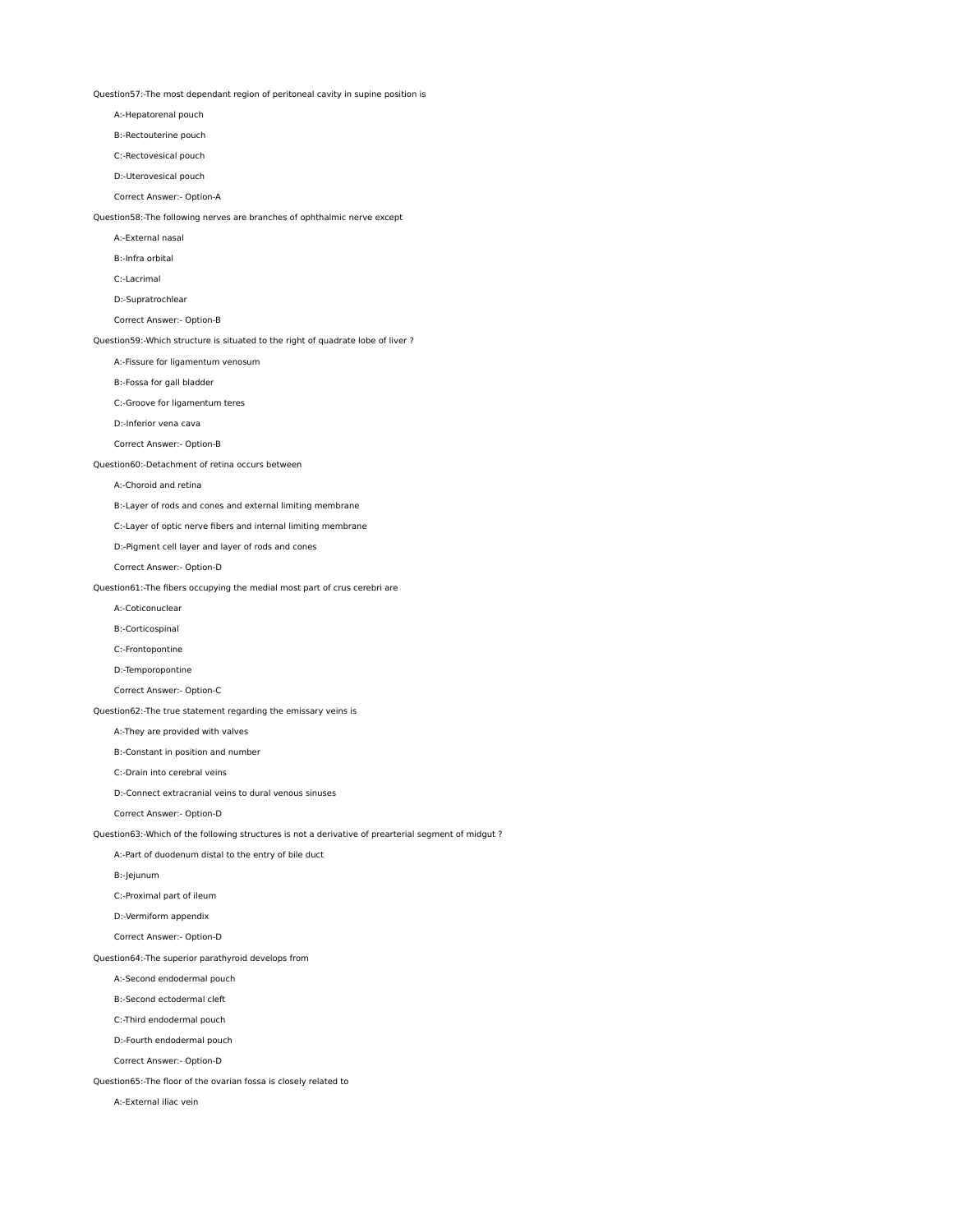B:-Obliterated umbilical artery

C:-Obturator nerve

D:-Ureter

Correct Answer:- Option-C

Question66:-Local anaesthetic injected around the mandibular foramen blocks the transmission of sensations from \_\_\_\_\_\_ nerve.

A:-Inferior alveolar

B:-Lingual

C:-Mandibular

D:-Mental

Correct Answer:- Option-A

Question67:-Which of the following is not seen in the medulla at the level of pyramidal decussation ?

A:-Nucleus ambiguous

B:-Nucleus cuneatus

C:-Nucleus gracilis

D:-Nucleus of spinal tract of trigeminal nerve

Correct Answer:- Option-A

Question68:-Porto-caval anastomoses occur between the following veins except

A:-Inferior rectal and inferior vena cava

B:-Left gastric and azygos

C:-Paraumbilical and periumbilical

D:-Veins from bare area of liver and phrenic veins

Correct Answer:- Option-A

Question69:-The cerebral peduncle is made up of the following except

A:-Crus cerebri

B:-Substantianigra

C:-Tectum

D:-Tegmemtum

Correct Answer:- Option-C

Question70:-The Ciliaris muscle is innervated by \_\_\_\_\_\_ nerves.

A:-Lacrimal

B:-Long ciliary

C:-Nasociliary

D:-Short ciliary

Correct Answer:- Option-D

Question71:-Which of the following lemnisci passes through the upper part of midbrain ?

A:-Lateral

B:-Medial

C:-Spinal

D:-Trigeminal

Correct Answer:-Question Cancelled

Question72:-The structures passing between middle and inferior constrictor of pharynx are

A:-Eustachian tube and Levator palati

B:-Inferior laryngeal artery and recurrent laryngeal nerve

C:-Stylopharyngeus and glossopharyngeal nerve

D:-Superior laryngeal artery and nerve

Correct Answer:- Option-D

Question73:-The nuclei of the following cranial nerves belong to the somatic efferent column except

A:-Abducent

B:-Facial

C:-Oculomotor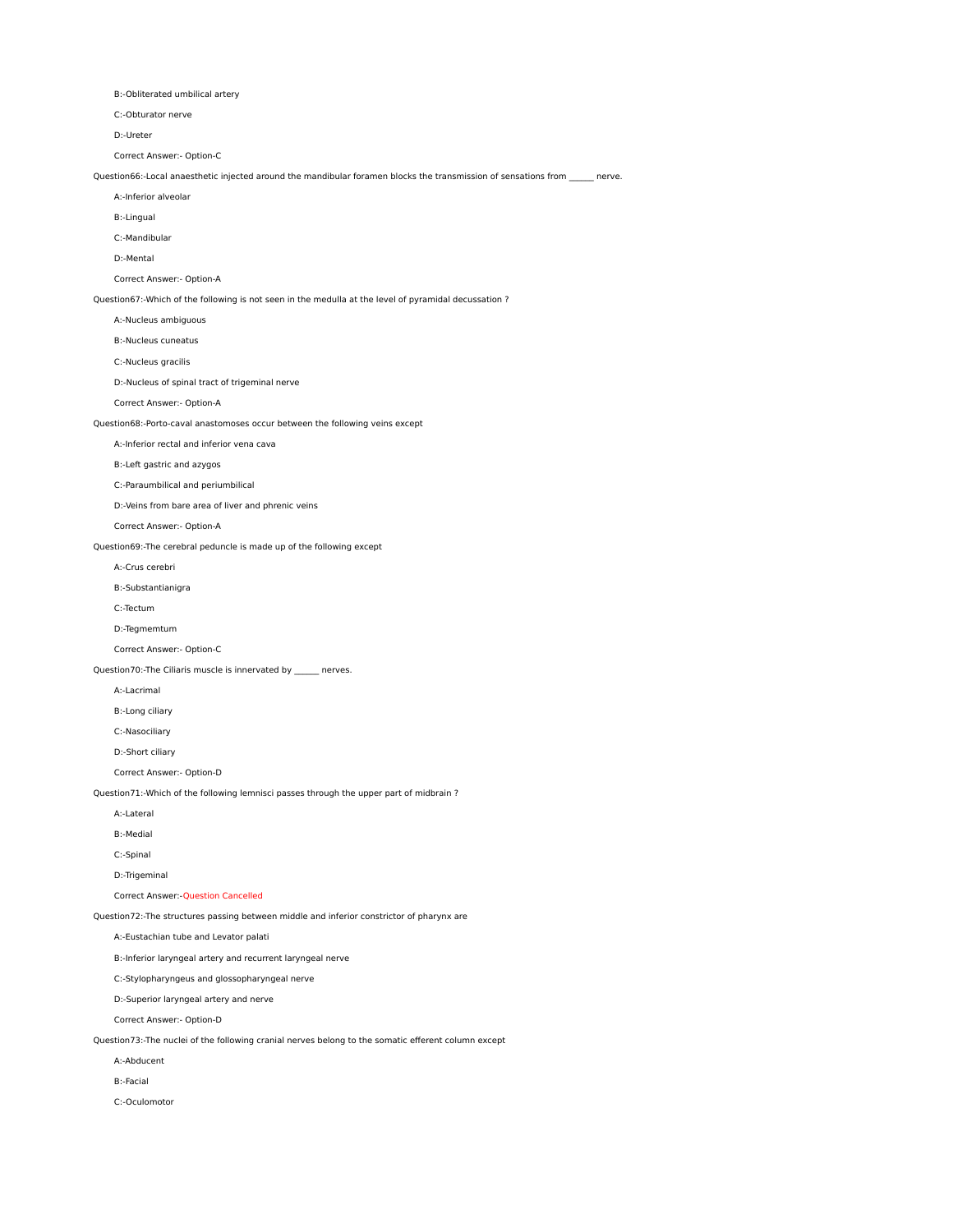#### D:-Trochlear

Correct Answer:- Option-B

Question74:-All of the following are derivatives of dorsal mesogastrium except

A:-Hepatoduodenal ligament

B:-Gastrophrenic ligament

C:-Gastrosplenic ligament

D:-Leinorenal ligament

Correct Answer:- Option-A

Question75:-Which of the following nerves carries preganglionic parasympathetic fibers ?

A:-Auriculotemporal

B:-Chorda tympani

C:-Short ciliary

D:-Zygomatic

Correct Answer:- Option-B

Question76:-Which of the following tracts ends mainly as climbing fibers in the cerebellum ?

A:-Cuneocerebellar

B:-Olivocerebellar

C:-Reticulocerebellar

D:-Vestibulocerebellar

Correct Answer:- Option-B

Question77:-The following dural venous sinuses meet at the confluence of sinuses except

A:-Inferior sagittal

B:-Straight

C:-Superior sagittal

D:-Transverse

Correct Answer:- Option-A

Question78:-The following structures form the components of Papez circuit except

A:-Cingulate gyrus

B:-Hippocampus

C:-Mamillary body

D:-Medial nucleus of thalamus

Correct Answer:- Option-D

Question79:-Select the incorrect statement about cricothyroid muscle

A:-It is the only intrinsic musle of larynx situated externally

B:-It is the only intrinsic muscle of larynx supplied by external laryngeal nerve

C:-It is the only intrinsic muscle producing abduction of vocal cords

D:-It is the only intrinsic muscle of larynx inserted into the lower border of thyroid cartilage

Correct Answer:- Option-C

Question80:-Following statements regarding Charcot's artery are true except

A:-It supplies the internal capsule

B:-It is a cortical branch of posterior cerebral artery

C:-It is commonly involved in cerebral hemorrhage

D:-It reaches the caudate nucleus by piercing the lentiform nucleus

Correct Answer:- Option-B

Question81:-Erection of penis is due to the stimulation of

A:-Illioinguinal nerve

B:-Genital branch of genitofemoral nerve

C:-Pudendal nerve

D:-Sacral parasympathetic fibers

Correct Answer:- Option-D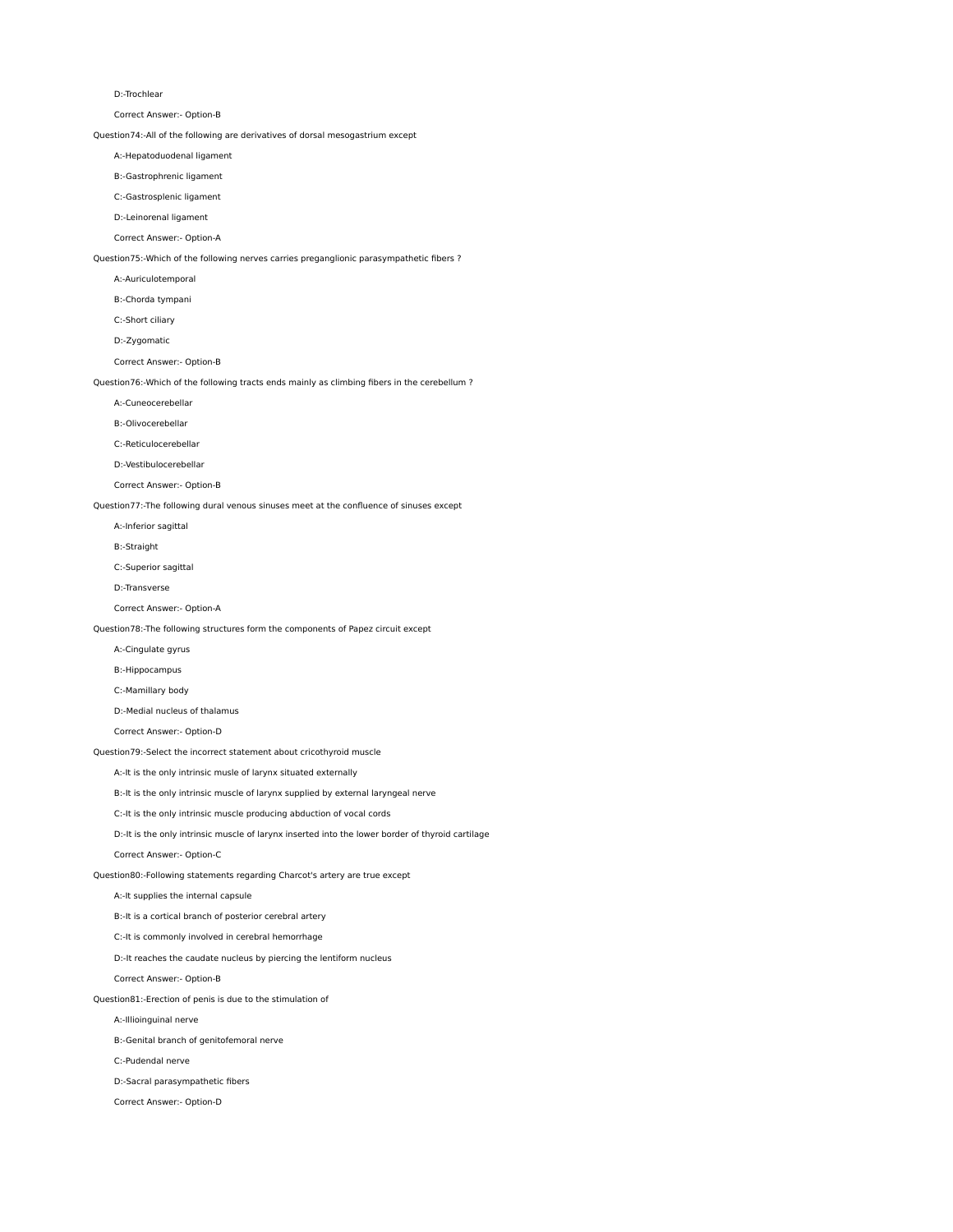Question82:-Which of the following is a remnant of notochord ?

A:-Apical ligament of dens

B:-Alar ligament

C:-Cruciate ligament

D:-Membrana tectoria

Correct Answer:- Option-A

Question83:-Choose the incorrect statement regarding the fascia transversalis

A:-Internal spermatic fascia is derived from it

B:-It forms the posterior wall of femoral sheath

C:-Extraperitoneal connective tissue lies just deep to it

D:-It comes in contact with rectus abdominis below the arcuate line

Correct Answer:- Option-B

Question84:-The muscle which does not form a boundary of carotid triangle is

A:-Posterior belly of digastric

B:-Sternocleidomastoid

C:-Sternohyoid

D:-Superior belly of omohyoid

Correct Answer:- Option-C

Question85:-The artery supplying the duodenum distal to the opening of major duodenal papilla is

A:-Inferior pancreaticoduodenal

B:-Left gastroepiploic

C:-Right gastroepipoic

D:-Superior pancreaticoduodenal

Correct Answer:- Option-A

Question86:-Gunther von Hagens of Germany invented

A:-Arterial embalming

B:-Casting of ventricles of brain

C:-Decacification of bones

D:-Plastination

Correct Answer:- Option-D

Question87:-The Meckel's diverticulum is the remnant of

A:-Allantois

B:-Left umbilical vein

C:-Ductus venosus

D:-Vitellointestinal duct

Correct Answer:- Option-D

Question88:-The anorectal angle is maintained by

A:-Denonvilliers' Fascia

B:-Lateral ligaments of rectum

C:-Pelvirectal fat

D:-Puborectalis

Correct Answer:- Option-D

Question89:-Select the false statement regarding external haemorrhoids

A:-They are covered by skin

B:-Sensitive to pain

C:-Appear as sentinel piles near the anal orifice

D:-Result from varicosities of tributaries of inferior rectal veins

Correct Answer:- Option-C

Question90:-Select the false statement regarding diaphragm

A:-Right crus is longer and stronger than left crus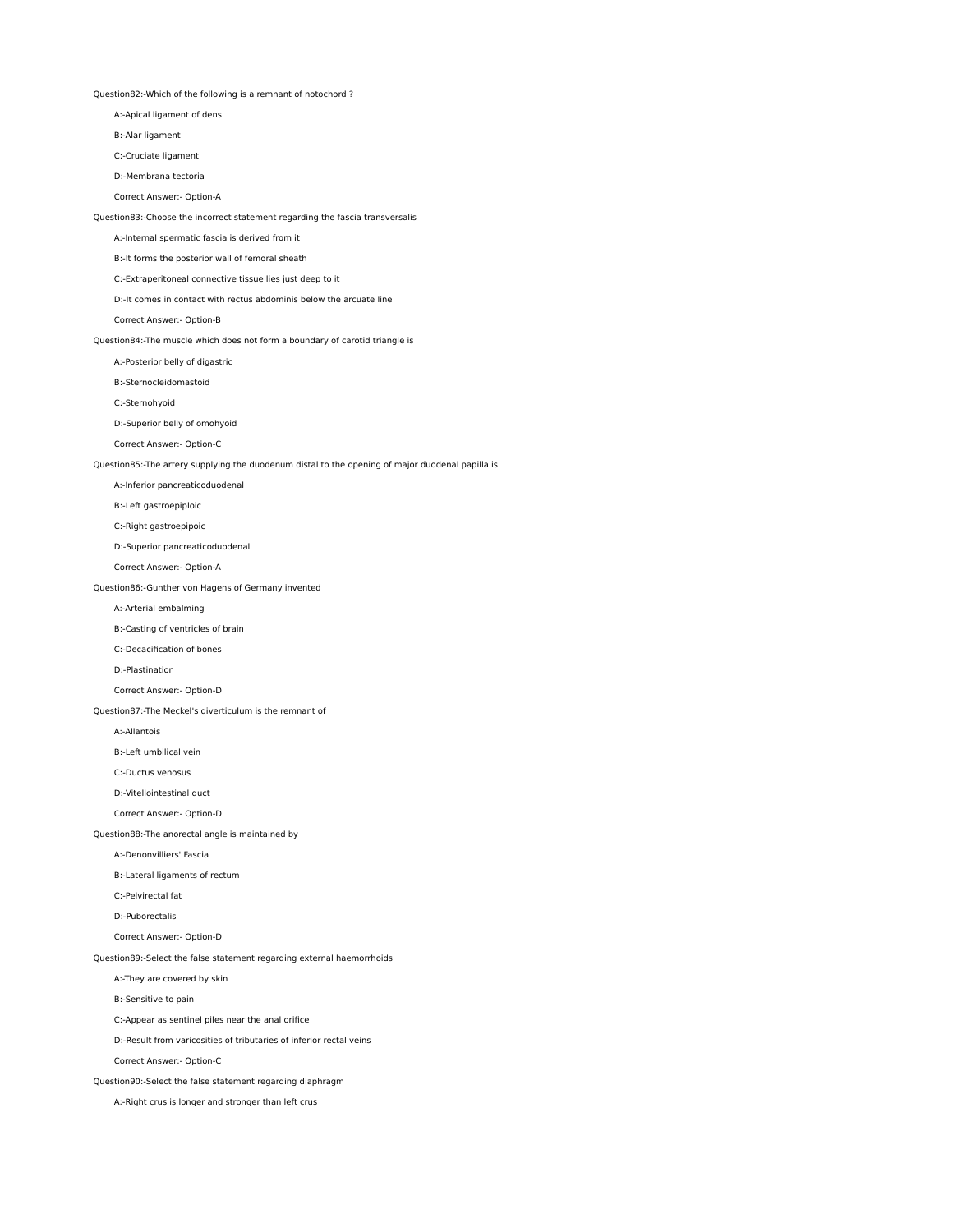C:-Gets sensory innervation from lower intercostals nerves D:-Its contraction brings about constriction of inferior vena caval opening Correct Answer:- Option-D Question91:-The special stain used for demonstration of muscle tissue is A:-Van Gieson's stain B:-Gomori's silver stain C:-Masson's trichrome stain D:-P.A.S. Correct Answer:- Option-C Question92:-The podocytes are seen in the A:-Inner layer of glomerular capsule B:-Liver, interspersed among endothelial cells C:-Venous sinuses of red pulp of spleen D:-Lining the floor of fourth ventricle Correct Answer:- Option-A Question93:-Zenker's fluid contains the following chemicals except A:-Mercuric chloride B:-Picric acid C:-Potassium dichromate D:-Sodium sulphate Correct Answer:- Option-B Question94:-Which of the following provides maximum support to the uterus ? A:-Broad ligament B:-Round ligament C:-Transverse cervical ligament D:-Uterosacral ligament Correct Answer:- Option-C Question95:-Following structures develop from paramesonephric duct except A:-Fallopian tube B:-Ductus deferens C:-Prostatic utricle D:-Uterus Correct Answer:- Option-B Question96:-Following cells are seen lining the gastric glands except A:-Chief cells B:-Mucous neck cells C:-Oxyphil cells D:-Oxyntic cells Correct Answer:- Option-C Question97:-Myricil palmitate is commonly known as A:-Bees wax B:-Carbowax C:-Candle wax D:-Ester wax Correct Answer:- Option-A Question98:-The fasciculus gracilis is formed by axons arising from A:-Dorsal nucleus B:-Dorsal root ganglia C:-Nucleus gracilis

B:-Takes origin from lower six costal cartilages and ribs